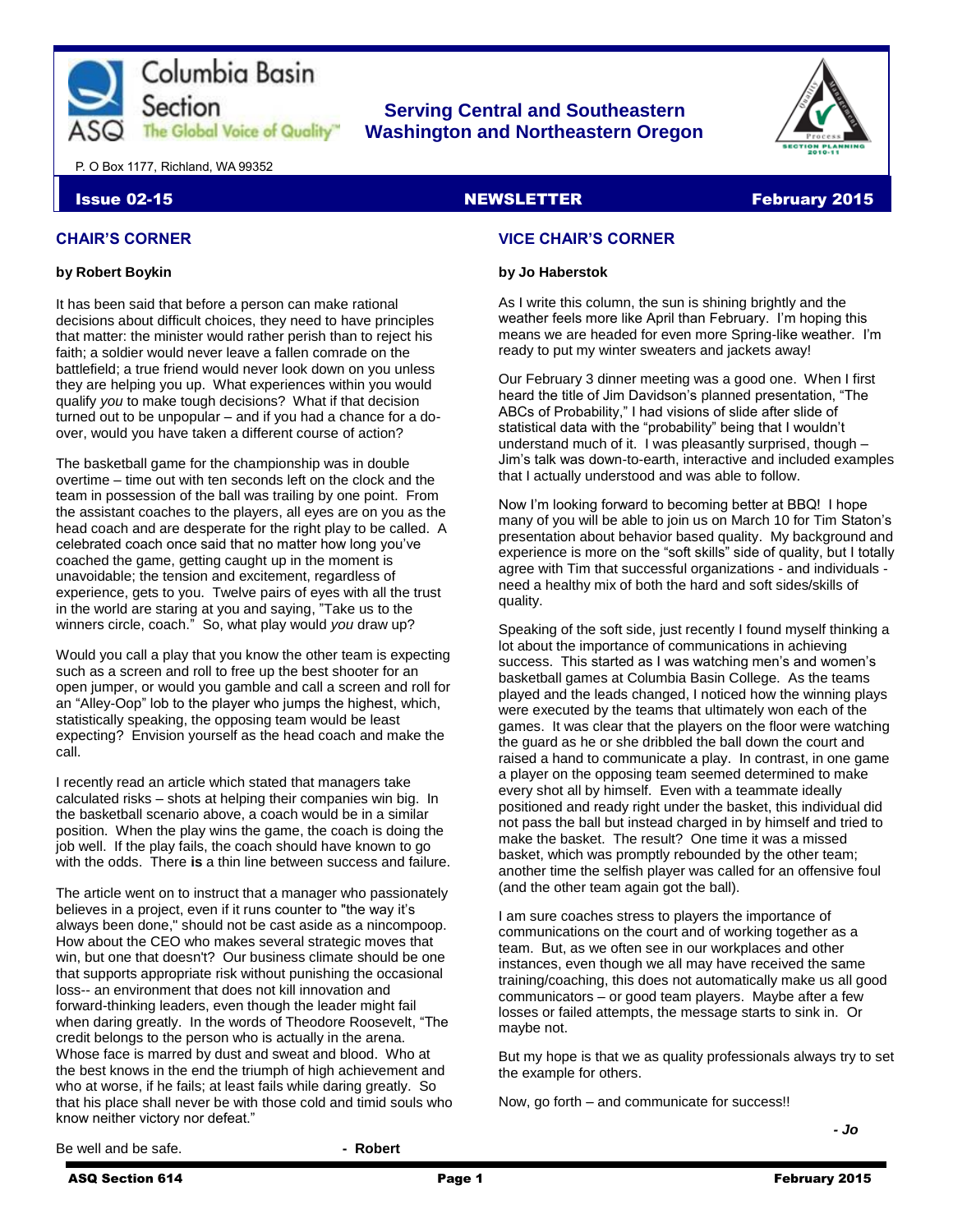

# **March 10, 2015 The Global Voice of Quality" American Society for Quality Columbia Basin Section 0614**



# **Tuesday, March, 10, 2015**

**LOCATION:** 

Columbia River Catering Shilo Inn 50 Comstock Richland, Washington

**5:30 p.m.** - Check in/Networking (no host cocktail service)

**6:00 p.m.** - Buffet Dinner

**6:45 p.m.** - Presentation

# **DINNER BUFFET MENU:**

The Chef and crew at Columbia River Catering always provide a fine and varied buffet dinner for us at the Shilo Inn. The buffet usually includes two entree choices, plus accompanying vegetable, a number of tasty salads, and a vegetable and/or fruit tray.

Your choice of coffee, tea or decaf is included with dinner. And don't forget to save room for dessert!

#### **Cost:**

\$20 ASQ members \$24 non members \$5 presentation only

*Reservations are due March 5. E-mail* [Panda\\_2@charter.net](mailto:Panda_2@charter.net) *with your name, phone number, company affiliation, and type of reservation, or call Alvin at (509) 371-2221.*

**Note:** All no shows will be billed unless cancelled 48 hours in advance.

For more information about our ASQ section and other upcoming events: [www.asq614.org/](http://www.asq614.org/)

# **"The Secret to Great BBQ"**

**Tim Staton Grill Meister**



"Human beings are at once the best part and the worst part in our efforts to achieve a desired outcome. The opportunity lies in our ability to influence the ratio." (Tim Staton)

Quality has often been depicted as being divided between the "harder" and "softer" sides of achieving a desired outcome. Most quality professionals have a quality "comfort zone" which usually falls squarely in the middle of either the "soft" side or the "hard" side of the quality equation. You may find that you are comfortable with statistics, charts, processes, and quality audits but adding people to the mix just messes up the picture for you. Your co-worker, on the other hand (the one you have secretly nicknamed "the cheerleader"), is all about teamwork, culture, communication and the "intangible" needs of the employees and the customers. As you might expect, a mature quality organization will contain a healthy blend of both the hard and the soft sides of quality. That is also the secret to a great BBQ.

. It has been said that Behavior Based Quality (BBQ) is modeled after Behavior Based Safety (BBS) because it has proven to be a vital part of successful safety programs in many industries. BBS programs carefully track safety behaviors that result in varying degrees of unwanted outcomes. Effort and attention are applied to the mix as soon as the numbers start to show a trend in the wrong direction. Since behaviors are what a person says or does and what a person doesn't say or do it is important that we take a look at what we want the worker to say or do from a quality perspective. If we continue the comparison between BBS and BBQ we might ask ourselves what behaviors will be considered "at risk" behaviors, what behaviors result in quality "first aid" events, quality "near misses", and what might even be considered a quality "fatality".

Tim will lead an interactive discussion that will provide a practical recipe for a great BBQ Including:

- Assembling the essential elements
- Inviting the customer to the party
- Mixing the hard with the soft ingredients
- Testing the mixture, adjust to taste
- Aiming at perfection

If quality is your passion, you will want to take part in this BBQ.

About the speaker*: Tim Staton has spent a career running into places everyone else is running out of; first as a Firefighter-Paramedic and EMS Director in both rural and urban populations, then as the Safety Officer for a nationwide Haz-Mat team which responded to many of the nation's worst natural and man-made disasters. Adult education was a large part of these careers. Tim has taught thousands of Health and Safety courses along with Leadership and Personal Development courses. He is currently the Human Performance Improvement Lead on a large Department of Energy project in Washington State. Tim's entertaining and thought-provoking style will drive the message home and leave you wanting to improve the way you perform. His motto comes from a famous educator Herbert Spencer "The great aim of education is not knowledge, but action." Tim feels that if you don't perform better when you leave, he hasn't done his job.*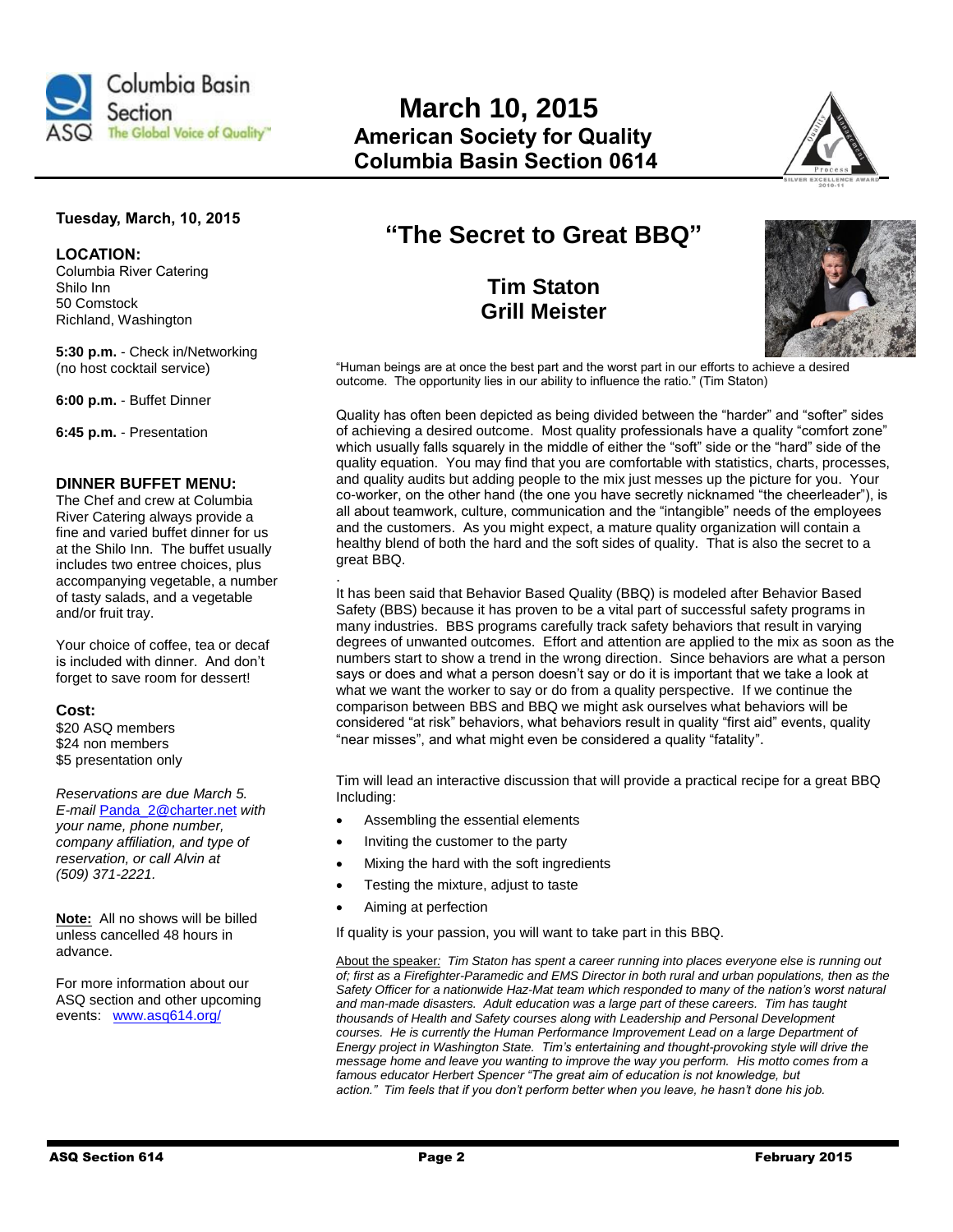# **[ASQ SOFTWARE QUALITY](http://comm.astd.org/public/?q=ulink&fn=Link&ssid=21122&id=e6t6t5ddhd1g91cj2pehqymi5a69q&id2=hhfpmgwxl8x9h28frrkvao7y83kh9&subscriber_id=bcajpwkewcogttaauxuhpfctddphbcd&delivery_id=afmxtriuudfyinnftfhdrgtyqitibdp&tid=3.UoI.B4ky2g.DA7_.AbkEhg..Aosq5g.b..s.ASG7.b.VL1UMA.VL1UMA.tPhZgQ) ENGINEERING COURSE [IS POPULAR](http://comm.astd.org/public/?q=ulink&fn=Link&ssid=21122&id=e6t6t5ddhd1g91cj2pehqymi5a69q&id2=hhfpmgwxl8x9h28frrkvao7y83kh9&subscriber_id=bcajpwkewcogttaauxuhpfctddphbcd&delivery_id=afmxtriuudfyinnftfhdrgtyqitibdp&tid=3.UoI.B4ky2g.DA7_.AbkEhg..Aosq5g.b..s.ASG7.b.VL1UMA.VL1UMA.tPhZgQ)**

#### **by Alvin Langstaff**

Our section sponsored its fourth Software Quality Engineering course in December at the request of several local members. There were 21 attendees and, based on the feedback received, it is a high quality course.

Our section strives to provide training that is beneficial to current members as well as the larger quality community in eastern and central Washington and northeastern Oregon. We will offer other types of training if enough interest is shown by our members. The most interest expressed to date has been for software related courses. If you are interested in other topics, please contact a member of our leadership team, and let us know.

# **THREE-DAY SOFTWARE COURSE – MAY 2015**

#### **by Alvin Langstaff**

Are you interested in a course on one of the following topics?

- Software Auditing
- Software Project Management
- Software Functional Testing and Test Management
- Software Requirements Engineering

We may have an opportunity to offer one of these as a 3-day course in May of 2015. If you are interested in having one (or more) of these courses brought to the Tri-Cities area or if you would like more information, please contact me [\(panda\\_2@charter.net\)](mailto:panda_2@charter.net) by March 1.

# **FEBRUARY 3 PRESENTATION LINK**

The feedback from attendees at our February 3 dinner meeting, at which Jim Davidson presented "The ABCs of Probability," was overwhelmingly positive. If you were there, you know that Jim presented information in a down-to-earth, understandable manner.

Were you unable to attend the meeting? Or perhaps you attended and now would like to review some of the information or share with others? You're in luck! Jim has placed his presentation slides and the "ABCs" paper o[n his website](http://www.ddiquality.com/) for easy access. Check it out!

# **QUOTE OF THE MONTH**

"We may not be able to do any great thing, but if each  $\|\cdot\|$  exams, please contact me [\(prfaulk@bechtel.com\)](mailto:prfaulk@bechtel.com). of us will do something, however small it may be, a good deal will be accomplished."

~D.L. Moody

# **PROFESSIONAL CERTIFICATIONS – ADDING VALUE**

#### **by Patrick Faulk, Certification Chair**

Seven individuals earned new ASQ certifications through exams proctored by our ASQ section in 2014. They joined the ranks of nearly 180,000 dedicated professionals who have received ASQ certifications worldwide. Most ASQ certifications are valid for three years, after which they can be renewed through a combination of work experience, professional development training, and service in their local ASQ Section; or by reexamination. Our section also processed five recertification applications this past year.

By earning an ASQ certification, you demonstrate that you have the knowledge to assure quality of products and services. Certification is an investment in your career and in the future of your employer.

Certification exams are held quarterly, alternating between two sets of certifications, so that each exam is administered twice a year. One set is administered in January and October, the other in March and December. The exams are proctored by members of the local ASQ section. If you have already earned an ASQ certification, you can earn credit toward recertification by serving as an Assistant Proctor for the local exams.

The application deadline has already passed for the upcoming exams scheduled for Saturday, March 7. The same certifications will be administered again in October. They include:

- Biomedical Auditor (CBA)
- HACCP Auditor (CHA)
- Manager of Quality/Organizational Excellence (CMQ/OE)
- Six Sigma Master Black Belt (CMBB)
- Quality Inspector (CQI)
- Quality Technician (CQT)
- Reliability Engineer (CRE)
- Six Sigma Black Belt (CSSBB)
- Six Sigma Yellow Belt (CSSYB)

The next round of certifications is coming up in June, with applications due by April 17. They will also be administered again in December:

- Calibration Technician (CCT)
- Pharmaceutical GMP Professional (CPGP)
- Quality Auditor (CQA)
- Quality Engineer (CQE)
- Quality Improvement Associate (CQIA)
- Quality Process Analyst (CQPA)
- Six Sigma Green Belt (CSSGB)
- Software Quality Engineer (CSQE)

If you have any questions about the certification process, already have a certification and need help preparing for recertification, or are interested in proctoring certification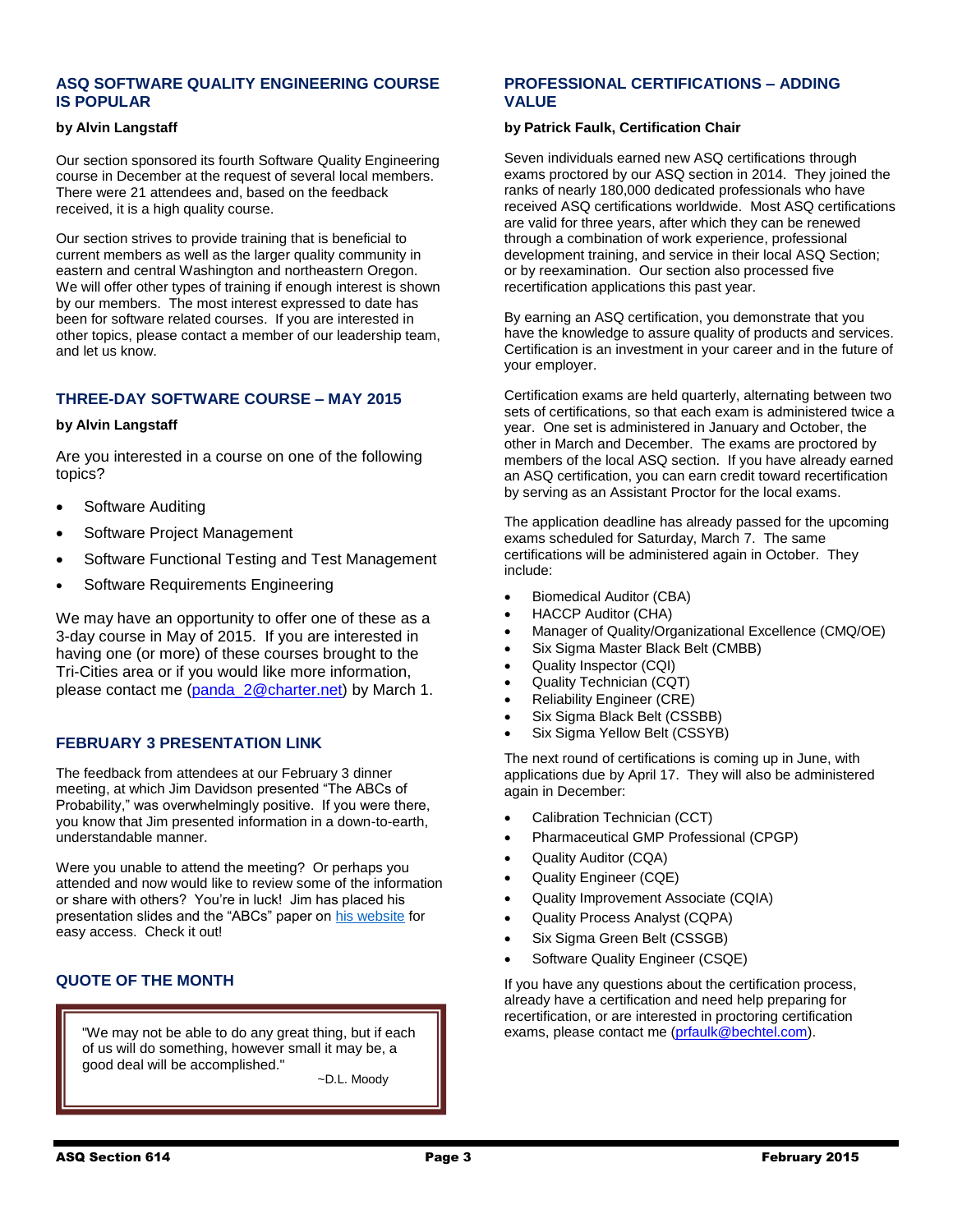# **WHAT'S ON** *YOUR* **BOOKSHELF?**

### **by Jo Haberstok**

A recent post on the *A View From the Q* blog might be of interest. Take a look at the "Top 8 Books Every Quality [Professional Should Read,](http://asq.org/blog/2015/01/top-8-books-every-quality-professional-should-read/?utm_content=&utm_source=email&utm_medium=email&utm_campaign=communications_quality%20now_01282015)" as there may be some good learning opportunities for all of us. You'll probably recognize many of the books, including ones by Juran and Shewhart, but there are also some new ones on the list. If you go to that website, be sure to check out additional recommendations for quality-related books in the "comments" from others. And don't forget to share information or suggest good quality books to others.

Fast Company recently released its "10 New Books We'll Be [Reading This Year"](http://links.communications.asq.org/ctt?kn=5&ms=MTA0OTYyMjcS1&r=MTY0NTI2MDc4NjA2S0&b=0&j=NDYyMzY1MDUzS0&mt=1&rt=0) list. Some of these look really interesting to me, especially Do Over: Rescue Monday, Reinvent your Work, and Never Get Stuck by Jon Acuff, and Better than Before: Mastering the Habits of our Everyday Lives by Gretchen Rubin.

Take a look and see if you agree with most of the picks on these two lists. And if you happen to read a book that you find especially useful, how about submitting a short book report for possible publication in an upcoming section newsletter? I'm sure other members will appreciate your reviews.

# **GET YOUR FREE FEBRUARY MEMBER GIFT!**

This month's gift bundle for ASQ members focuses on organizational culture. Included is a short self-assessment you can complete to receive a report card that gives a clear view of your culture of quality across 10 essential themes, pinpoints areas of strengths and opportunities, and also offers practical recommendations.

Culture has a huge impact on job satisfaction and adopting a philosophy of quality and promoting a strong culture of quality is critical to an organization's success. Access webcasts, articles, eBooks, and ASQ services you may not even have been aware of b[y clicking here.](http://links.communications.asq.org/ctt?kn=3&ms=MTA1NDA5NzUS1&r=MTY1NjQ3MDEyNjA0S0&b=0&j=NDgwMTM3Mzk4S0&mt=1&rt=0) The gifts are available through February 28.

# **SOCIAL MEDIA SUCCESS FOR SMALL BUSINESS OWNERS**

February 20 9:00 am to 10:30 am Pasco February 20 11:30 am to 1:00 pm Pasco

Gesa Credit Union, in partnership with the Pasco Chamber of Commerce, is sponsoring two workshops on February 20. Featuring Digital Marketing Expert Lance Kissler, the first session is for those new to social media and will help you determine what social media platforms work best for your business, types of content to post, and how to measure the success of your efforts. The second session is an advanced track and will delve further into strategy, campaigns and promotions, advanced analytics and more.

For more information and to register, [click here](http://www.gesa.com/learn/seminars) or call 509-547-9755.

# **CALL FOR PRESENTATIONS AND TUTORIALS FOR ASQ SERVICE QUALITY CONFERENCE**

### **September 28-29 Orlando**

The ASQ Service Quality Division is seeking proposals for concurrent session presentations and tutorials for its 24th annual conference, which will be held in Orlando on September 28-29. If you have a success story, case study, or new technique in the field of service quality, step up and share!

Each year the conference brings together quality professionals from throughout the world to share ideas and promote service quality. More than 150 people attended the 2014 conference.

Topics of interest to conference attendees include:

- Service Quality Frameworks and Tools for Different Sizes and Types of Businesses
- The Relationship Between Service Quality, Communication, and Change Management
- Service Quality in Effective Project Management
- Demonstrating ROI: Sharing Results of Quality Initiatives and Projects Within an Organization
- Organizational and Personal Quality Branding
- Exceeding Customer Expectations of Service Quality and Building Customer Loyalty

Deadline for submittals is February 20. For more information, [click here.](http://asq.org/conferences/service-quality/2015/call-for-presentations/index.html)

# **THE LEADERSHIP INTERVIEWS**

February 26 Richland

How do top leaders manage their schedules? What lessons have they learned from the lumps they've taken in leadership? What's their professional growth plan like? These questions and more will be answered for you to grow from at...**The Leadership Interviews.**

Paul Casey, life coach and author, will interview these local leaders:

- Rand Wortman, CEO of Kadlec Medical Center
- Lori Mattson, CEO of the Regional Chamber of Commerce
- Cindy Johnson, Richland City Manager
- Moses Jaraysi, Vice-President at CH2MHill

This event, sponsored by Windermere Group One and the Young Professionals Tri-Cities, will be held on February 26 from 6:00 pm to 8:30 pm at Events by Sunset in Richland. Cost is \$39, and includes a catered dinner by Fat Olives.

For more information and to register[, click here.](http://paulcasey.org/event/leadership-interviews/)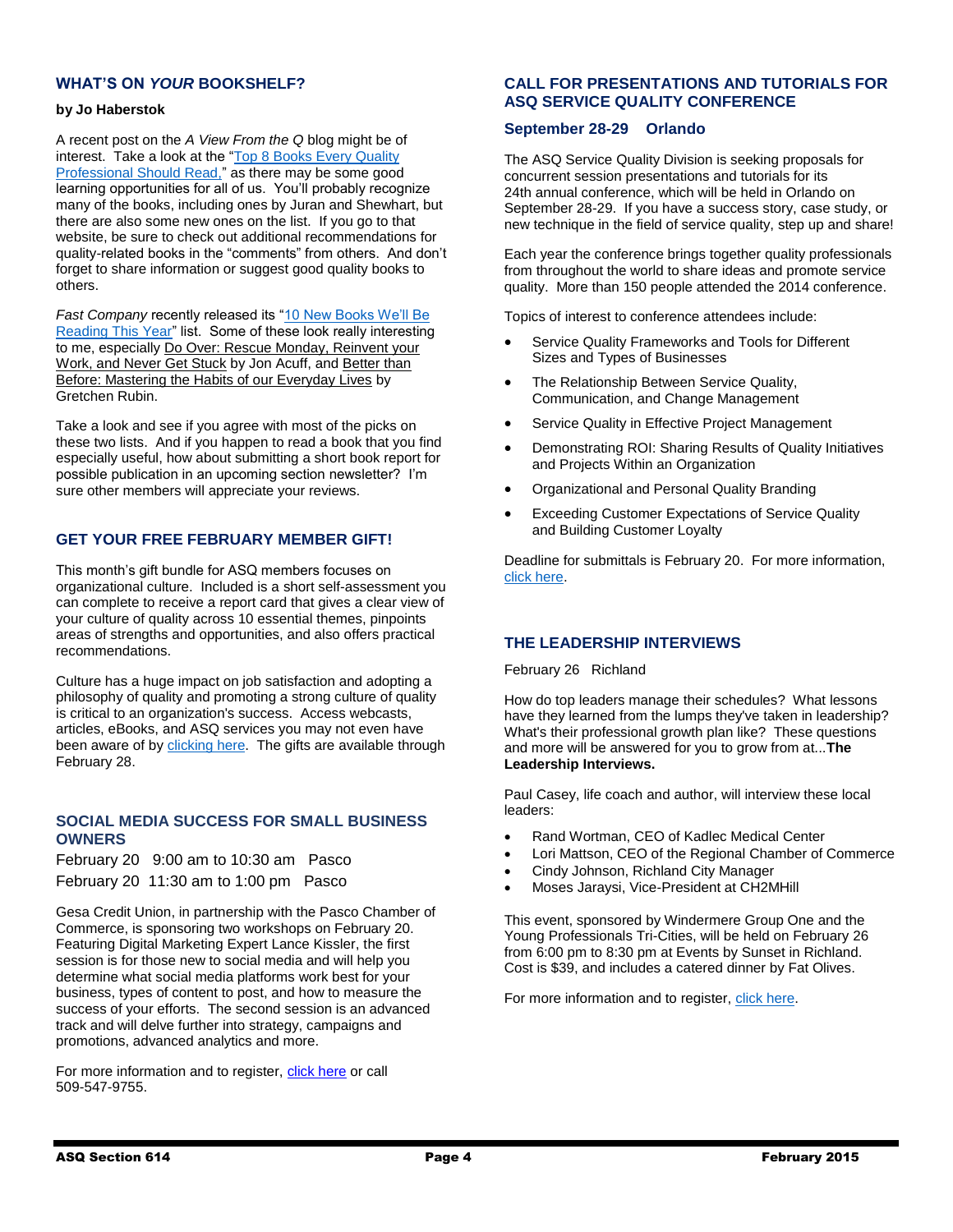# **CALL FOR PAPERS – SIX SIGMA FORUM**

*Six Sigma Forum Magazine (SSFM),* ASQ's quarterly, peer-reviewed publication dedicated to Six Sigma, is seeking articles for publication. The magazine addresses the various professional development needs of Six Sigma Executives, Champions, Master Black Belts, Black Belts, and Green Belts.

For information on the review process, types of articles considered, and the submission requirements, visit their [website.](http://www.asq.org/pub/sixsigma)

# **SECTION 614 MEMBERSHIP**

As of February 3, 2015, we have 120 members in our Section.

| <b>2015 SECTION 614</b> |  |
|-------------------------|--|
| <b>LEADERSHIP TEAM</b>  |  |

#### **January 1 - December 31, 2015**

| <b>Section Chair</b>                 | <b>Robert Boykin</b>  |
|--------------------------------------|-----------------------|
| <b>Vice Chair</b>                    | Jo Haberstok          |
| <b>Treasurer</b>                     | Kent Ozkardesh        |
| <b>Secretary</b>                     | Glenn Gruner          |
| <b>Certification/Recertification</b> | <b>Patrick Faulk</b>  |
| Audit                                | Alvin Langstaff       |
| <b>Membership Chair</b>              | <b>Charles Tyler</b>  |
| <b>Nominating Chair</b>              | Jo Haberstok          |
| Webmaster                            | <b>Steve Prevette</b> |
| <b>Newsletter Editor</b>             | <b>Robert Boykin</b>  |
| <b>Voice of the Customer Chair</b>   | Vacant                |
| <b>Programs Chair</b>                | Vacant                |
| <b>Publicity Chair</b>               | Vacant                |
| <b>Community Outreach Chair</b>      | Vacant                |

# **PUBLICATION INFORMATION**

This newsletter is published on a regular basis to inform members and potential members about Section 0614 activities and other news/information that might be of value to quality professionals. To be considered for the next newsletter, input must be received by the 10th of the month.

# **ATD LEARNNOW: MOBILE LEARNING - LEARNING IN ACTION**

### **[March 9-10 Miami, Florida](http://redirect.td.org/r.aspx?RedirectId=12392)**

Mobile devices are reshaping the ways we access and discover information, which empowers learners and leads to improved organizational performance. If you've ever wanted to learn how to implement mobile learning strategies in your organization, this is the event for you.

This Association for Talent Development (ATD) conference is dedicated to providing attendees with practical ways to make mobile work for their organizations. This hands-on event provides an opportunity to create a real mobile learning solution, learn from and collaborate with industry-leading experts, and immediately apply what is learn to your own work.

For more information and to register[, click here.](https://www.td.org/Events/LearnNow)

# **CHECK IT OUT!**

*Never forget how the single step of one person can make a difference in the world…it can start a positive chain reaction.*

[The Power of One begins with the Power of You!](https://www.youtube.com/watch?v=yIIXoOXj0Ek)